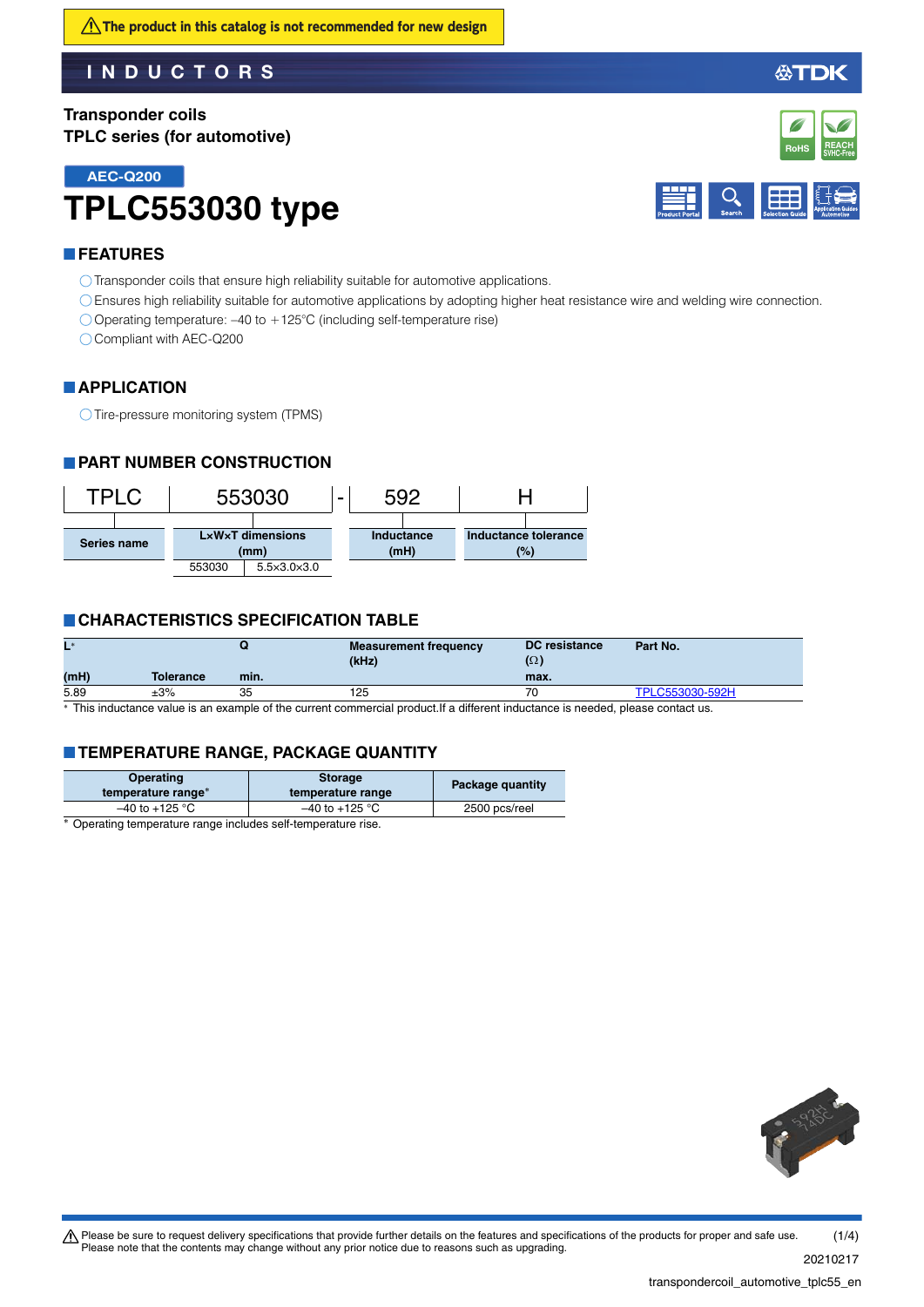## **TPLC553030 type**

### **L FREQUENCY CHARACTERISTICS**



### **Q FREQUENCY CHARACTERISTICS**

![](_page_1_Figure_6.jpeg)

Please be sure to request delivery specifications that provide further details on the features and specifications of the products for proper and safe use.<br>Please note that the contents may change without any prior notice d 20210217 (2/4)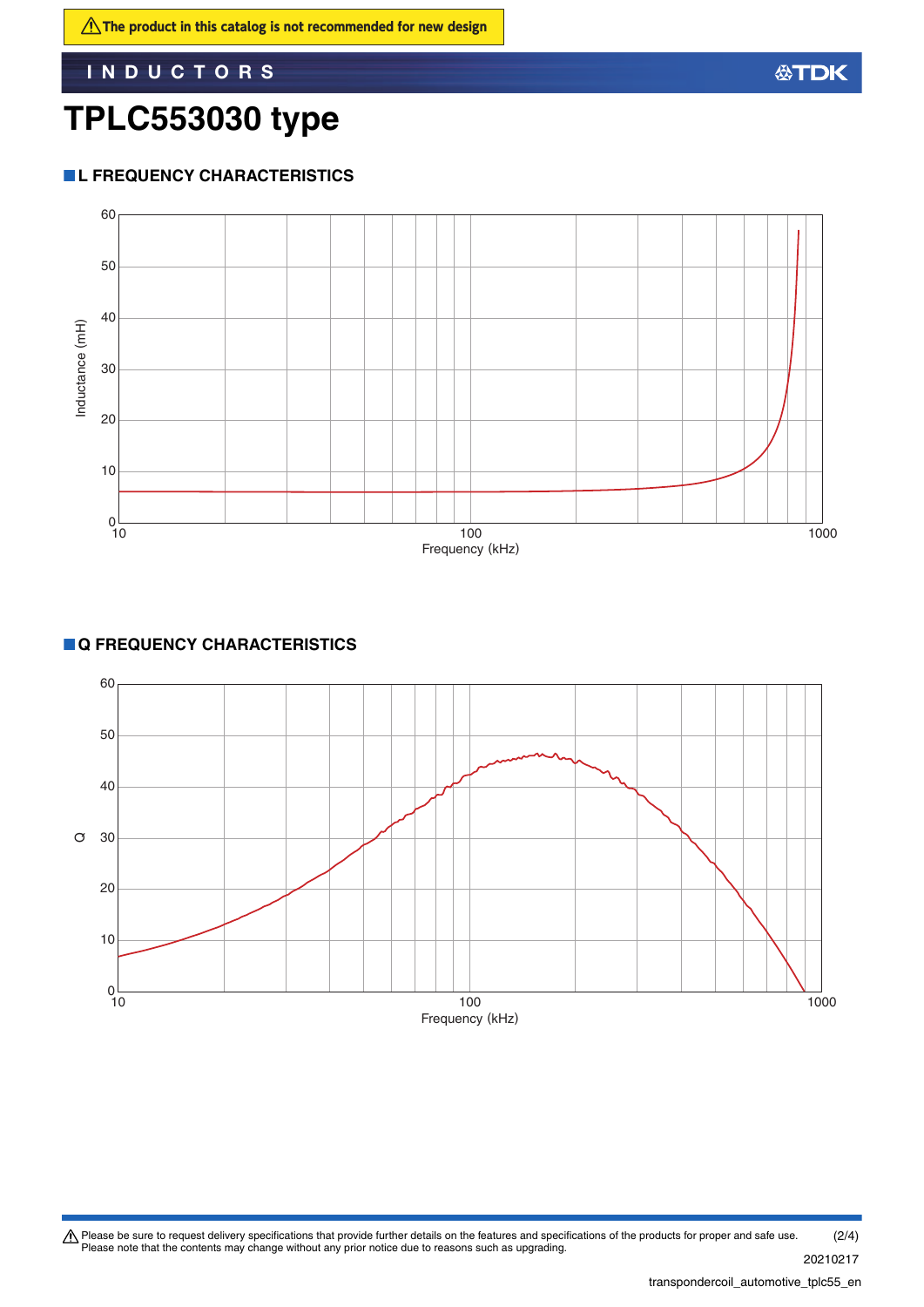## **TPLC553030 type**

### **SHAPE & DIMENSIONS**

![](_page_2_Figure_4.jpeg)

Dimensions in mm

### **RECOMMENDED LAND PATTERN**

![](_page_2_Picture_7.jpeg)

Dimensions in mm

### **PACKAGING STYLE**

#### **REEL DIMENSIONS**

![](_page_2_Figure_11.jpeg)

#### **TAPE DIMENSIONS**

![](_page_2_Figure_13.jpeg)

![](_page_2_Figure_14.jpeg)

Dimensions in mm

| <sup>-</sup> 53030 |  |  |
|--------------------|--|--|

Please be sure to request delivery specifications that provide further details on the features and specifications of the products for proper and safe use.<br>Please note that the contents may change without any prior notice d 20210217 (3/4)

**公TDK**